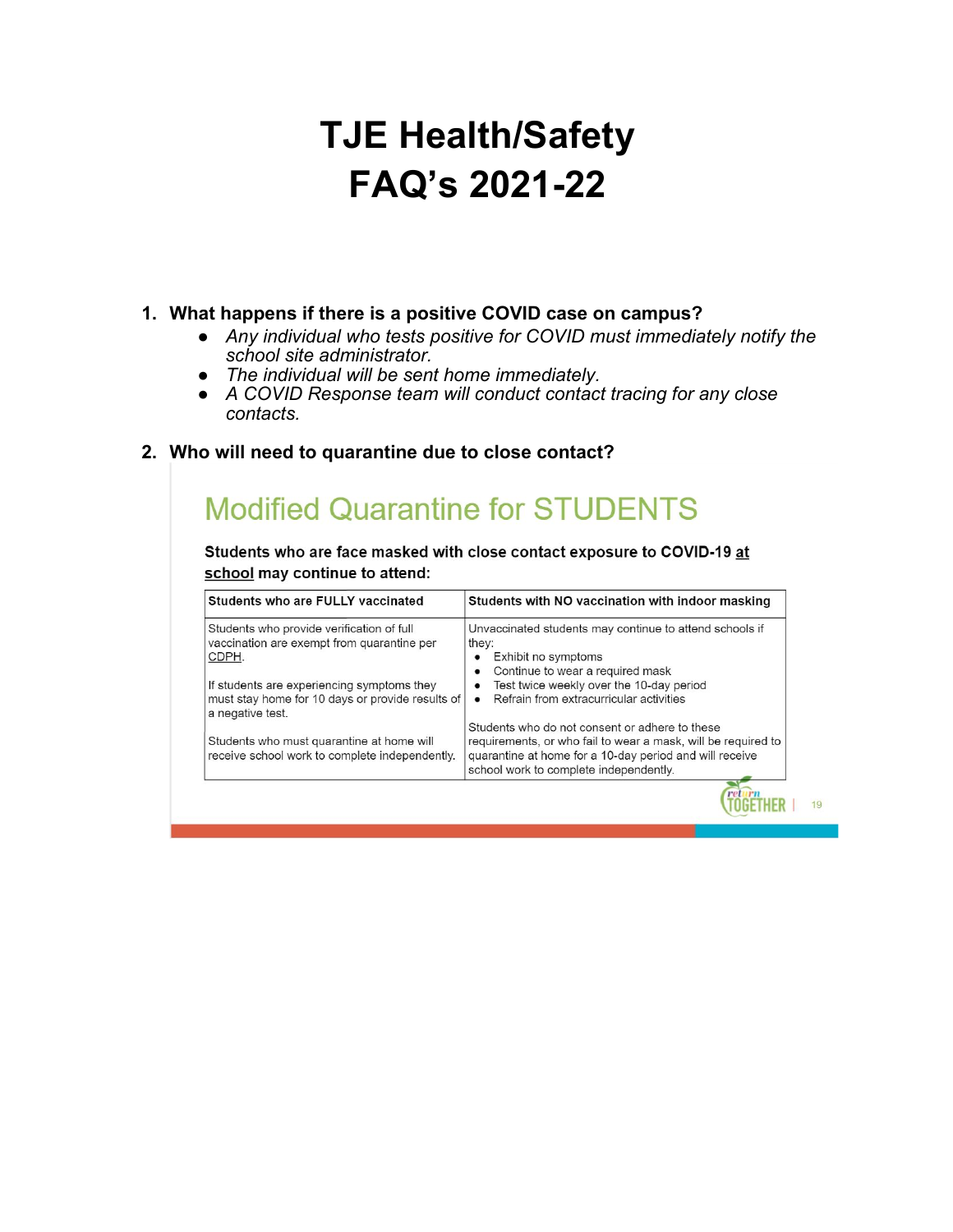**3. If my child is sick, when can they return to campus?**

**Return to School/ Work Guidelines** 

#### **Return Guidelines:**

- At least 24 hours with no fever (without taking medicine)  $\circ$  AND
- Symptoms have improved
	- $\circ$  AND
- You have a negative COVID test
	- o OR
- A doctor has provided a note releasing back to work/school
	- o OR
- At least 10 days have passed since the day the symptoms first appeared



## **4. Does SCUSD offer vaccination clinics?**

*YES! SCUSD continues to host a series of vaccination clinics with Dignity Health, University of California Davis and other health partners to do our part in stopping the spread of COVID in our community. Upcoming clinics are listed here.*

# **5. Will there be COVID 19 surveillance testing on site again?**

*YES! SCUSD is utilizing two types of COVID tests. Both tests are selfadministered nasal swabs, which means individuals use a long soft cotton swab to gently circulate in each nostril. These tests are simple enough for children to do themselves with a person instructing and observing.* 

- *PCR Testing is widely used and known as the most reliable test. Results are provided within 24-48 hours.*
- *Rapid antigen tests/BinaxNOW provides results within 15 minutes, however any positive test results must be confirmed with a PCR test.*

*You can register for on-site testing here.* 

*Click here for more information about SCUSD COVID-19 testing.*

**6. What will lunch look like on a day with nice weather?**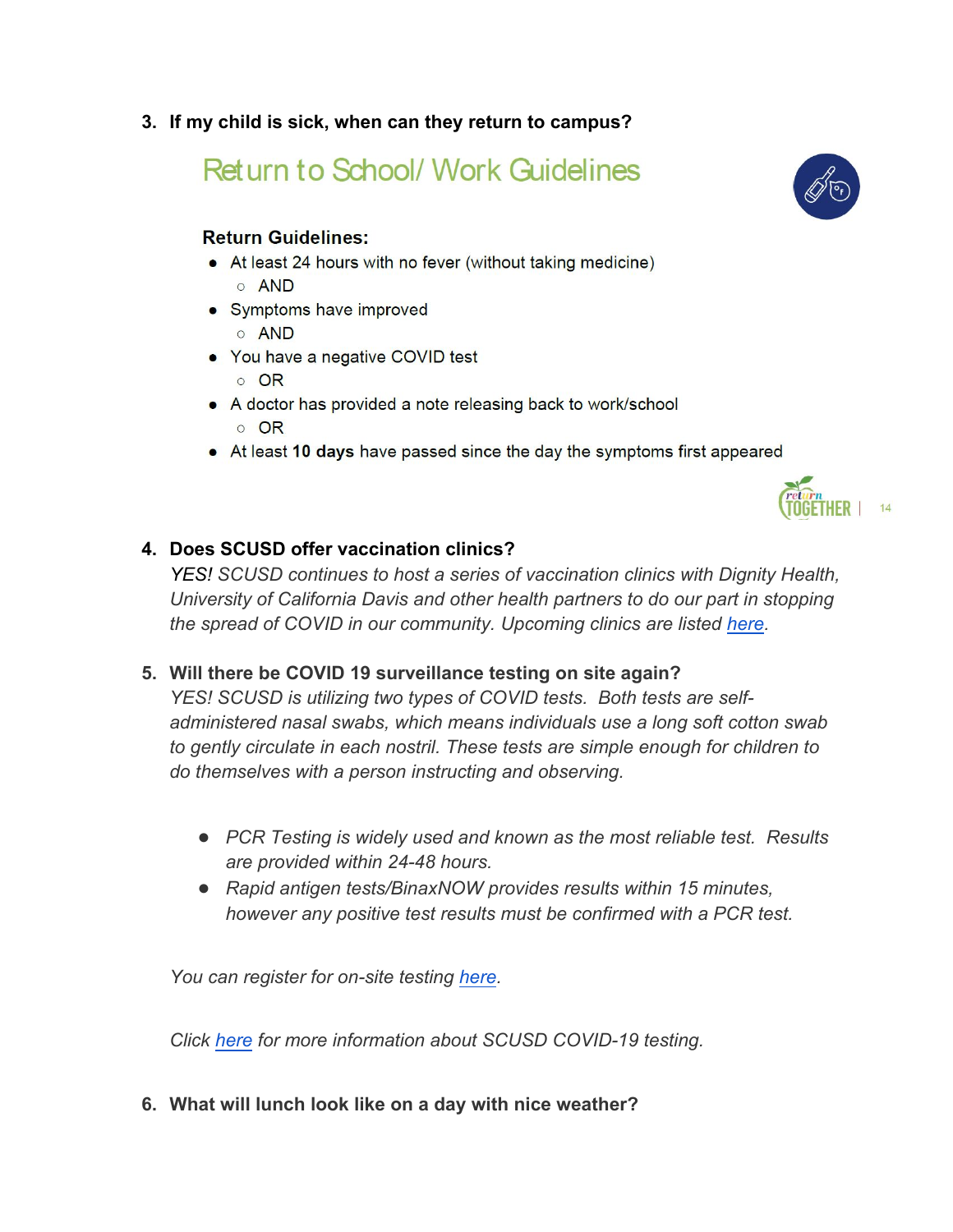*All students will eat outside and will be spaced as much as possible. Students will also be able to eat on the field to accommodate physical distancing.*

- **7. What will lunch look like on a rainy or unhealthy air quality day?** *Students will eat inside with 3 foot distancing. We will operate on a rainy day schedule which will be approximately 30 minute lunches.*
- **8. What nutrition services will be available for my child?**



# **Reopening Support Needs**

# **Nutrition**

- Free Meals each day for every student.
- No paperwork or verification required at this time
- Physical distancing and outdoor meals

## Water

- Disposable drinking cups will be provided for elementary classrooms which have sinks for water.
- Students encouraged to bring refillable bottled water from home.
- Bottled water will be made available as needed. learn.scusd.edu

 $19$ 

**9. Will the bell schedule be the same as our pre-pandemic bell schedule?** *YES! You can find the bell schedule here.*

# **10.What will drop off look like?**

*It will look much like it did pre-pandemic. ALL students need to be masked upon entering the school entrances. If families wish to walk their child up to the door, they will need to be masked as well.* 

# **11.Breakfast and Arrival?**

*Students having breakfast are allowed on campus during breakfast hours from 7:30 AM to 8:00am. EK/Kinder students will be escorted from the cafeteria to their classrooms at 7:55 AM bell. If students are not having breakfast, they will be*  asked not to arrive to school before 7:45 AM. At that time the will be allowed in *and report to their designated spots maintaining a 3ft distance with masks on. Teacher will greet them when the bell rings.*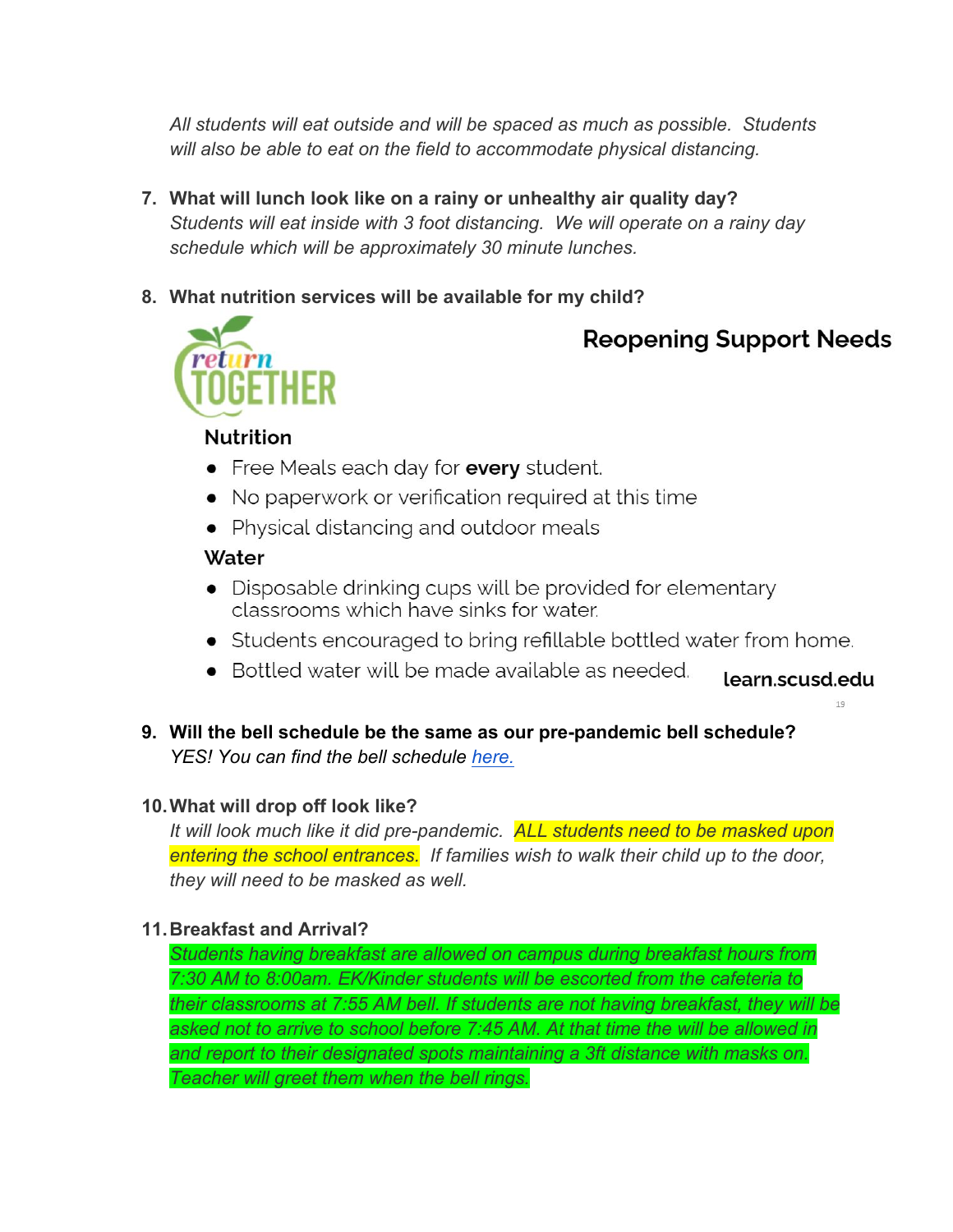## 12. What will face masking look like during the day?



Mask Up!

#### **Face Masks**

- Face coverings are required indoor and outdoor
- · District will provide face coverings for those who need it
- Face coverings may be removed to eat or drink (maintain physical distance as much as possible)
- · Outside during activities that require close contact (i.e. lining up, passing period, athletics) face coverings must be worn